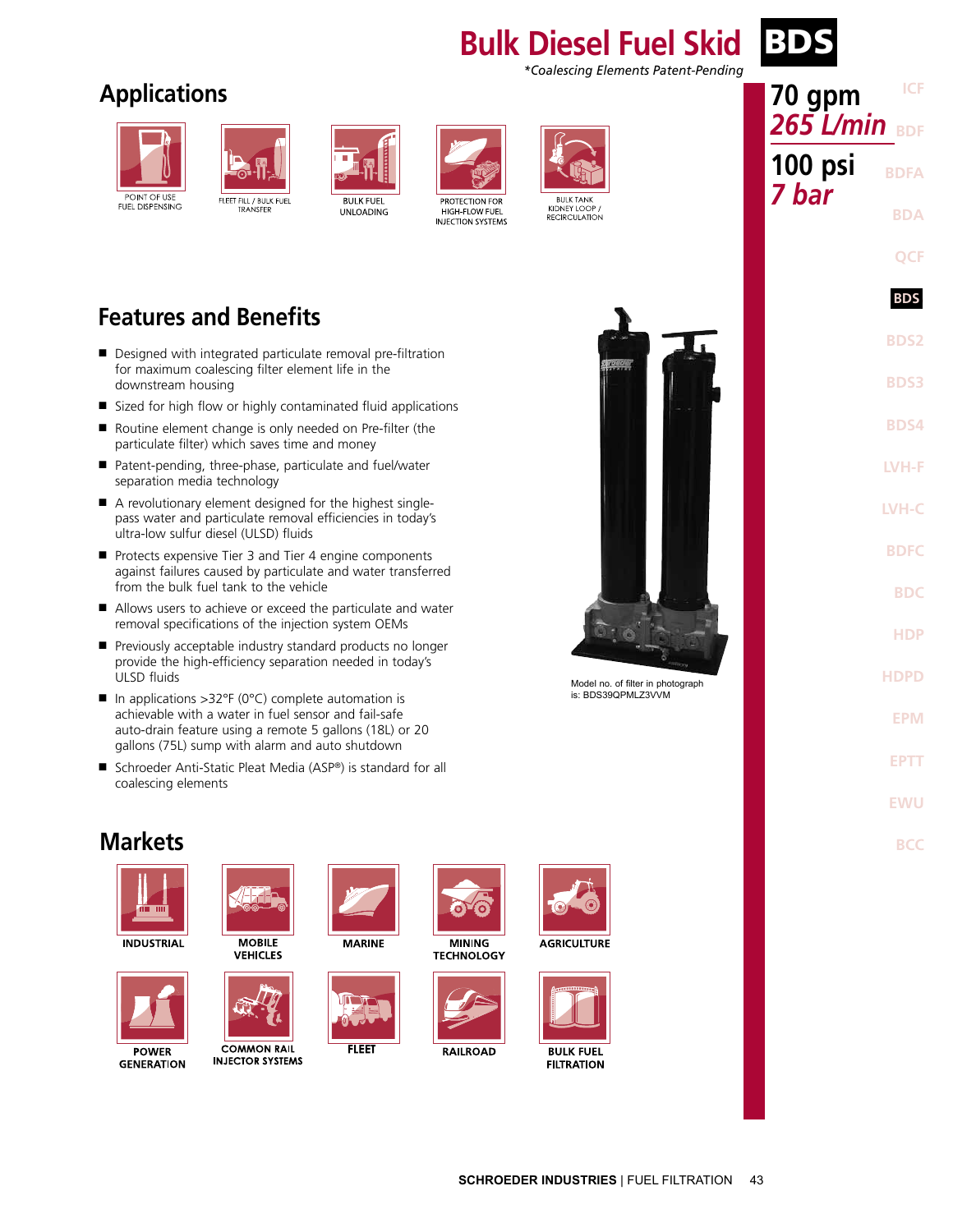

# BDS **Bulk Diesel Fuel Skid**

### **Filter Housing Specifications**

|                                                                   | Flow Rating: Up to 70 gpm (265 L/min) for ULSD15                                   |                                                                                    |  |  |
|-------------------------------------------------------------------|------------------------------------------------------------------------------------|------------------------------------------------------------------------------------|--|--|
| Inlet/Outlet Connection:                                          | -24 (ORB) SAE J1926                                                                |                                                                                    |  |  |
| <b>Drain Connection Upper:</b>                                    | 1/4" NPT Ball Valve                                                                |                                                                                    |  |  |
| Drain Connection Lower:                                           | 1/4" NPT Ball Valve                                                                |                                                                                    |  |  |
| Max. Operating Pressure: 100 psi (7 bar)                          |                                                                                    |                                                                                    |  |  |
| Min. Yield Pressure:                                              | 400 psi (27.6 bar) without sight gauge                                             |                                                                                    |  |  |
|                                                                   | Contact factory for yield pressure rating with sight gauge                         |                                                                                    |  |  |
| <b>Rated Fatigue Pressure:</b>                                    | <b>Contact Factory</b>                                                             |                                                                                    |  |  |
| Temperature range:                                                | -20°F to 165°F (-29°C to 74°C) sump heater option                                  |                                                                                    |  |  |
|                                                                   | 32°F to 165°F (0°C to 74°C) standard or AWD option                                 |                                                                                    |  |  |
| <b>Bypass Indication:</b><br>(Lower indication options available) | Particulate Filter<br>Particulate: 15 psi (1.03 bar)                               | <b>Coalescing Filter</b><br>Coalescing: 25 psi (1.7 bar)                           |  |  |
| <b>Bypass Valve Cracking:</b>                                     | Particulate Filter<br>Particulate: 20 psi (1.37 bar)                               | Coalescing Filter<br>Coalescing: 30 psi (2 bar)                                    |  |  |
| <b>Materials of Construction:</b>                                 | Particulate Filter<br>Porting Base: Anodized Aluminum                              | Coalescing Filter<br>Porting Base: Anodized Aluminum                               |  |  |
|                                                                   | Element Bowl: Epoxy Paint w/<br>High-phos Electroless Nickel Plating<br>(Standard) | Element Bowl: Epoxy Paint w/<br>High-phos Electroless Nickel Plating<br>(Standard) |  |  |
|                                                                   | Cap: Plated Steel                                                                  | Cap: Plated Steel                                                                  |  |  |
|                                                                   | Weight: 441 Lbs. (200 kg)                                                          |                                                                                    |  |  |
| Element Change Clearance: 33.8" (858 mm)                          |                                                                                    |                                                                                    |  |  |
|                                                                   |                                                                                    |                                                                                    |  |  |

#### NOTES:

Elements are sold with the housing

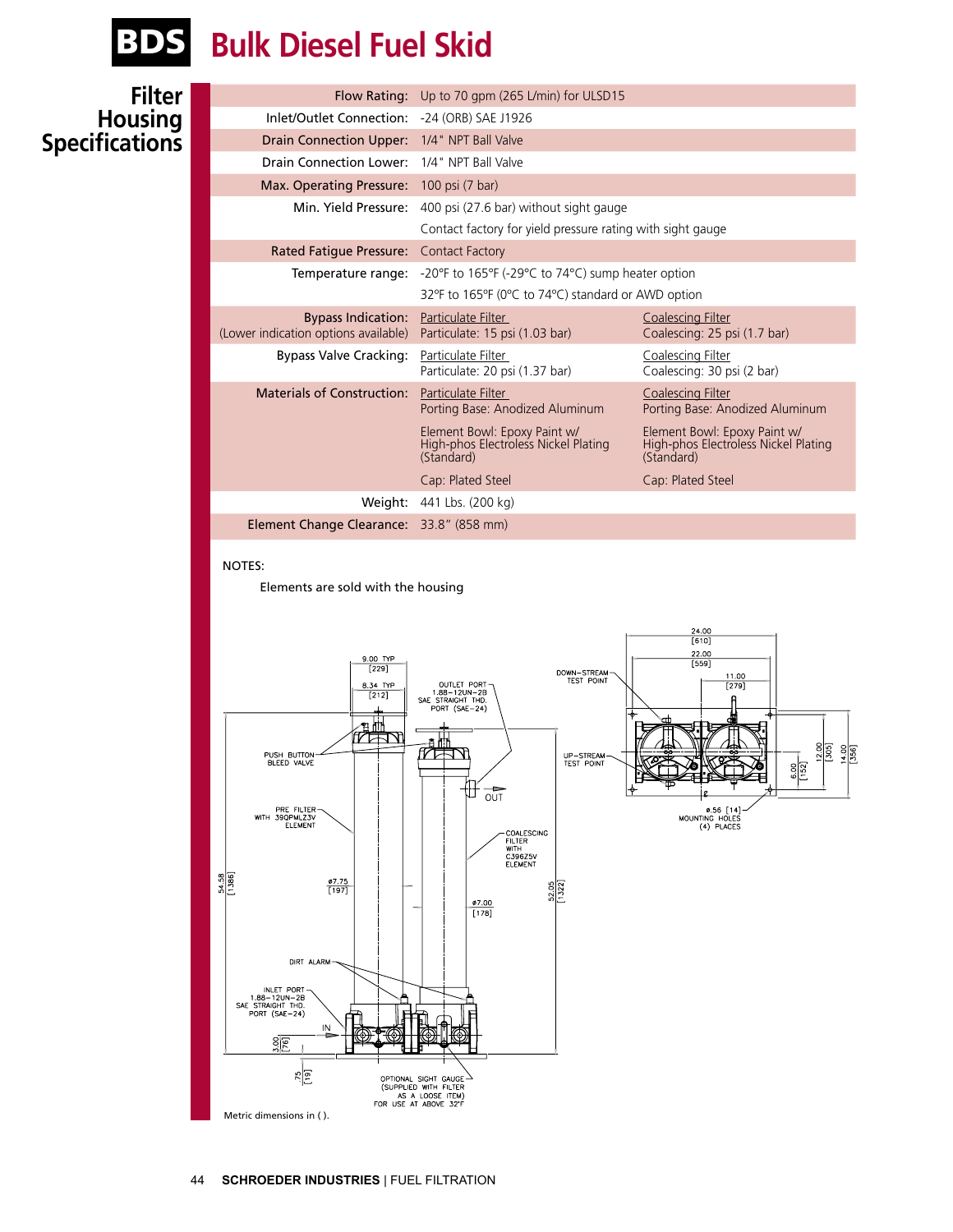# **Bulk Diesel Fuel Skid BDS**

|                                                                                                                                                                                                                                        | Filtration Ratio per ISO 16889<br>Using APC calibrated per ISO 11171                  |                                           |                                                                                    | <b>Element</b><br><b>Particulate</b>                       | <b>ICF</b>  |
|----------------------------------------------------------------------------------------------------------------------------------------------------------------------------------------------------------------------------------------|---------------------------------------------------------------------------------------|-------------------------------------------|------------------------------------------------------------------------------------|------------------------------------------------------------|-------------|
| <b>Particulate Elements</b>                                                                                                                                                                                                            | <b>DHC</b>                                                                            | $\beta_{y}$ (c) $\geq$ 200                | $\beta_{y}$ (c) $\geq 1000$                                                        | <b>Performance</b> <sup>BDF</sup>                          |             |
| 39QPMLZ1V                                                                                                                                                                                                                              | 1485 grams                                                                            | $<$ 4.0                                   | 4.2                                                                                | Information                                                |             |
| 39QPMLZ3V                                                                                                                                                                                                                              | 1525 grams                                                                            | < 4.0                                     | 4.8                                                                                |                                                            |             |
| <b>Coalescing Element</b>                                                                                                                                                                                                              | <b>Pressure Side Coalescing</b>                                                       |                                           | <b>Element</b>                                                                     | <b>BDA</b>                                                 |             |
| Max Flow                                                                                                                                                                                                                               |                                                                                       |                                           | Single Pass Water Removal Efficiency                                               | <b>Coalescing</b>                                          |             |
| C396Z5V                                                                                                                                                                                                                                | 70 gpm<br>$\geq 99.5\%$                                                               |                                           |                                                                                    | <b>Performance</b>                                         | <b>QCF</b>  |
| Note:<br><b>Particulate Element</b>                                                                                                                                                                                                    | Based on ULSD15 with 27 Dynes/cm surface tension and 0.25% (2500 ppm) water injection |                                           |                                                                                    | <b>Information</b><br><b>Elements Sold</b><br>with Housing | <b>BDS</b>  |
| Flow Direction: Outside In<br>Element Nominal Dimensions: 6.0" (150 mm) O.D. x 37.80" (960 mm) long                                                                                                                                    |                                                                                       |                                           | Highlighted<br>product eligible for                                                | <b>BDS2</b>                                                |             |
| <b>Coalescing Element</b><br>Flow Direction: Inside Out<br>Element Nominal Dimensions: 6.4" (163 mm) O.D. x 39.4" (1001 mm) long                                                                                                       |                                                                                       |                                           |                                                                                    | <b>QuickDelivery</b>                                       | <b>BDS3</b> |
|                                                                                                                                                                                                                                        |                                                                                       |                                           |                                                                                    |                                                            | <b>BDS4</b> |
| $\Delta P_{\text{housing}}$                                                                                                                                                                                                            |                                                                                       | $\Delta P_{\underline{\textrm{element}}}$ |                                                                                    | <b>Pressure</b>                                            | LVH-F       |
| BDS $\Delta P_{\text{housing}}$ for fluids with sp gr= 0.86                                                                                                                                                                            |                                                                                       |                                           | $\Delta P_{element}$ = flow x element $\Delta P$ factor x viscosity factor         | <b>Drop</b>                                                | LVH-C       |
|                                                                                                                                                                                                                                        | Flow L/min                                                                            |                                           | El. △P factors @ 37 SUS (3 cSt).                                                   | Information                                                |             |
| (100)<br>(250)<br>(50)<br>(150)<br>(200)<br>10<br>(0.68)<br>8<br>л<br>n,<br>(0.45)<br>$\Delta P$ in psi<br>T.<br>(bar)<br>6<br>$\overline{A}$<br>(0.22)<br>2<br>0<br>20<br>40<br>50<br>10<br>30<br>60<br>70<br>$\mathbf 0$<br>Flow gpm |                                                                                       | $C396Z5V = .17$                           |                                                                                    | <b>Based on</b>                                            |             |
|                                                                                                                                                                                                                                        |                                                                                       | $39Q$ PMLZ1V = .01                        |                                                                                    | <b>Flow Rate</b>                                           | <b>BDC</b>  |
|                                                                                                                                                                                                                                        |                                                                                       | $39Q$ PMLZ $3V = .01$                     |                                                                                    | and                                                        |             |
|                                                                                                                                                                                                                                        |                                                                                       |                                           | If working in units of bars & L/min, divide above factor by 54.9.                  | <b>Viscosity</b>                                           | <b>HDP</b>  |
|                                                                                                                                                                                                                                        |                                                                                       |                                           | Viscosity factor: Divide viscosity by 37 SUS (3 cSt).                              |                                                            | <b>HDPD</b> |
|                                                                                                                                                                                                                                        |                                                                                       |                                           |                                                                                    |                                                            | <b>EPM</b>  |
|                                                                                                                                                                                                                                        |                                                                                       |                                           |                                                                                    |                                                            | <b>EPTT</b> |
| sp $gr = specific gravity$                                                                                                                                                                                                             |                                                                                       |                                           | $\Delta P_{\text{filter}} = \Delta P_{\text{housing}} + \Delta P_{\text{element}}$ |                                                            | <b>EWU</b>  |
| <b>Notes</b>                                                                                                                                                                                                                           |                                                                                       |                                           | <b>Exercise:</b> Determine $\Delta P$ at 70 gpm (265 L/min) for<br>BDS39QPMLZ3VVM  |                                                            | <b>BCC</b>  |
|                                                                                                                                                                                                                                        |                                                                                       | Solution:                                 |                                                                                    |                                                            |             |
|                                                                                                                                                                                                                                        |                                                                                       |                                           | $\Delta P_{\text{housing}} = 10 \text{ psi} = [0.69 \text{ bar}]$                  |                                                            |             |
|                                                                                                                                                                                                                                        |                                                                                       |                                           | $\Delta P_{\text{element (39QPML)}} = 70 \times 0.01 = 0.7 \text{ psi}$ [.05 bar]  |                                                            |             |
|                                                                                                                                                                                                                                        |                                                                                       |                                           |                                                                                    |                                                            |             |
|                                                                                                                                                                                                                                        |                                                                                       |                                           | $\Delta P_{\text{element (C396)}} = 70 \times 0.17 = 11.9 \text{ psi}$ [.82 bar]   |                                                            |             |
|                                                                                                                                                                                                                                        |                                                                                       |                                           | $\Delta P_{total}$ = 10 + 0.7 + 11.9 = 22.6 psi [1.56 bar]                         |                                                            |             |
|                                                                                                                                                                                                                                        |                                                                                       |                                           |                                                                                    |                                                            |             |
|                                                                                                                                                                                                                                        |                                                                                       |                                           |                                                                                    |                                                            |             |
|                                                                                                                                                                                                                                        |                                                                                       |                                           |                                                                                    |                                                            |             |
|                                                                                                                                                                                                                                        |                                                                                       |                                           |                                                                                    |                                                            |             |
|                                                                                                                                                                                                                                        |                                                                                       |                                           |                                                                                    |                                                            |             |